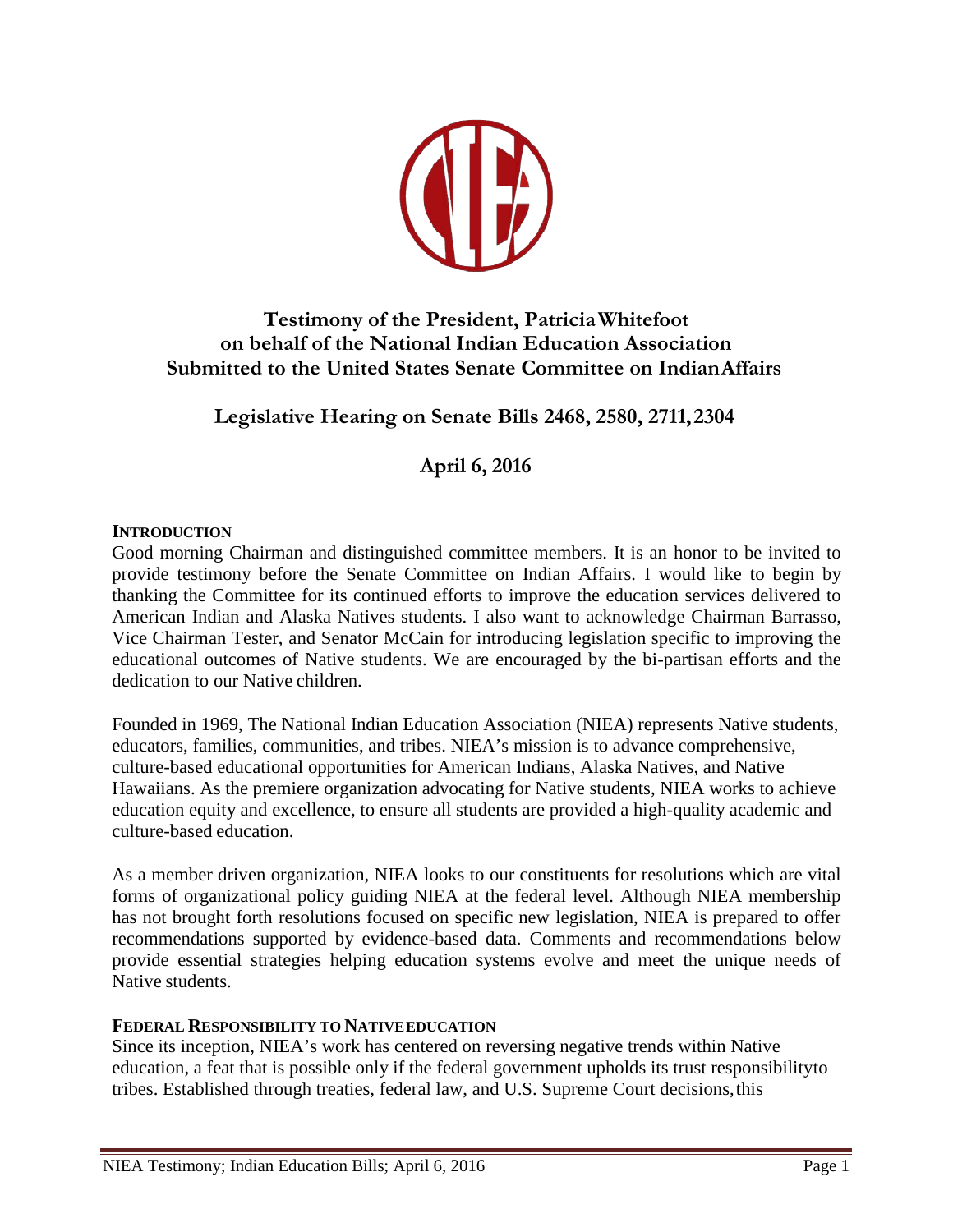relationship includes a fiduciary obligation to provide parity in access and equal resources to all American Indian and Alaska Native students, regardless of where they attend school. Under the federal government's trust corpus in the field of Indian education, it is important to state that the obligation is a shared trust among the Administration and Congress for federally-recognized Indian tribes.

To the extent that measurable trust standards in Indian education can be evaluated, NIEA suggests this Committee refer to the government's own studies encompassing Native test scores, treaty-based appropriation decreases, and Government Accountability Office (GAO) Reports, among other reports, which illustrate the continued inability of the federal government touphold the trust responsibility and effectively serve ourstudents.

Education is the only way to break the cycle of poverty within our reservation andurban communities. NIEA urges Congress to fulfill its trust responsibility to America's most vulnerable children by ensuring they have access to educational resources theydeserve.

## **THE STATE OF NATIVEEDUCATION**

The Elementary and Secondary Education Act of 1965 (ESEA) is the largest civil rights education law supporting low-income schools with the funding necessary to provide high-need students with access to an excellent education. With the recent reauthorization, the newly renamed Every Student Succeeds Act (ESSA) marks a new era of state and local innovation to best support our students and has received a tremendous amount of bipartisan support for Native education specifically. We commend Congress particularly the members of this Committee for ensuring that tribal priorities were a focus of the reauthorization.

As we celebrate the signing of the ESSA law, we must continue to shed light on the fact that Native education continues to be in a state of emergency. As Interior Secretary Sally Jewell has stated, "Indian education is an embarrassment to you and to us. We know that self-determination and self-governance is going to play an important role in bringing the kind of academically rigorous and culturally appropriate education that children need.["1](#page-1-0) Students attending BIE funded schools experience some of the worst educational disparities across the country, even though the BIE is one of two education systems for which the federal government has direct responsibility.

While this Committee is cognizant of the educational disparities Native youth experience, NIEA highlights a few overwhelming statistics:

- Research has shown that by age 2, American Indian students begin to fall behind national scores in tests of specific cognitive skills in vocabulary, listening comprehension, matching and counting.
- By age 4, smaller percentages of American Indian children demonstrate age-appropriate language, literacy, mathematics, and color-identification skills, compared to the total population of children.
- In 2012, 17% of Native students age 25 and older held at least a bachelor's degree in comparison to 33% of White students.

<span id="page-1-0"></span><sup>&</sup>lt;sup>1</sup> Hearing before the Committee on Indian Affairs, S. Hrg. 113-92 (May 15, 2013).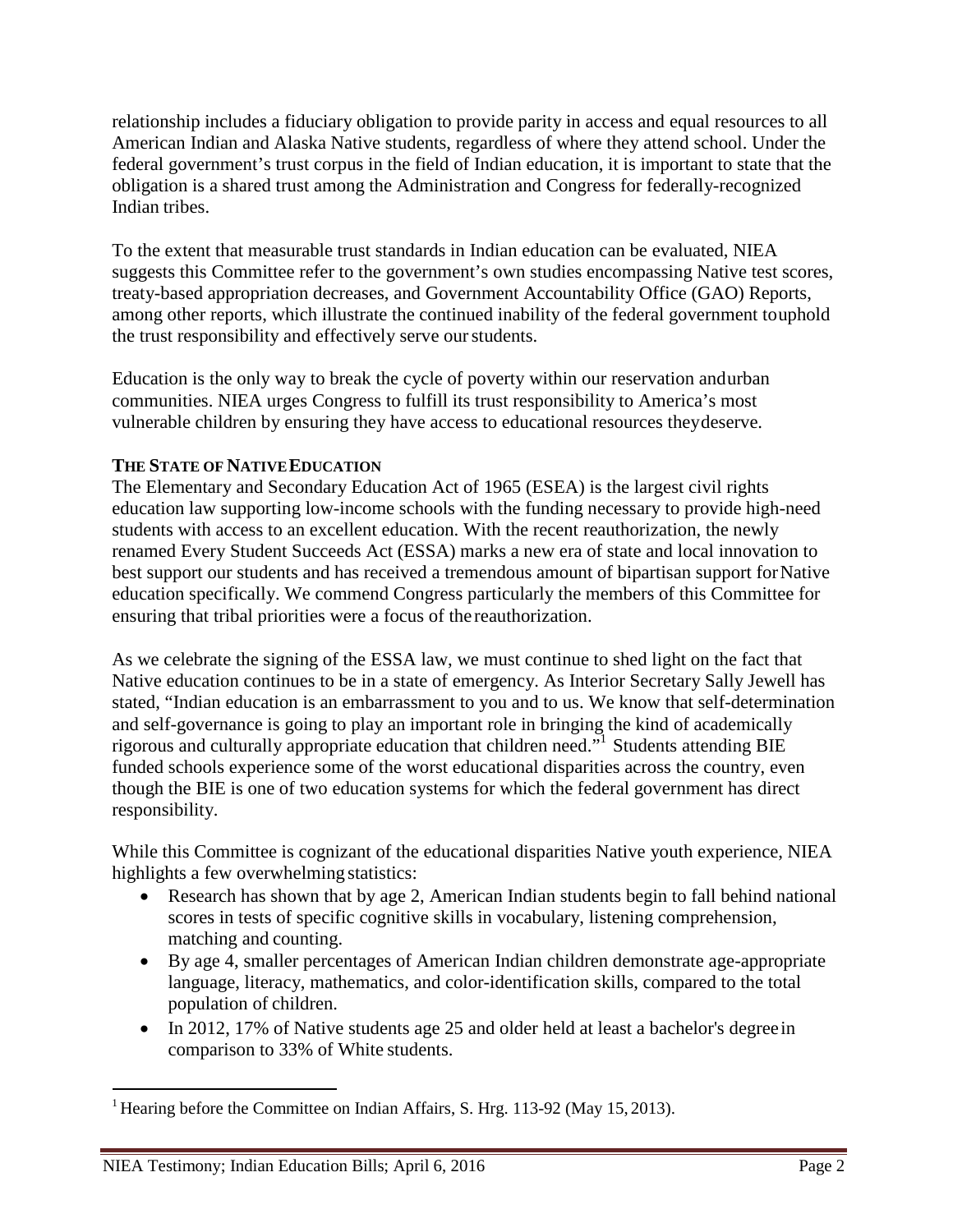- In 2015, the national high school graduation rate reached an all-time high at  $82\%$ , while American Indian and Alaska Native students experienced a stagnant rate of 69.6%. Unfortunately, Native students, attending BIE funded and operated schools experienced even lower graduation rates at 53%, nearly 30% below the national average[.](#page-2-0)<sup>2</sup>
- A recent GAO report released in March 2016 highlighted the lack of national information on safety and health deficiencies at BIE facilities, which is highly problematic considering the dire safety hazards at certain schools with the potential to seriously harm students and teachers at these facilities.<sup>[3](#page-2-1)</sup>

Despite the small federal legislative successes, these statistics and historical background demonstrate the critical need to transform Native education systems through innovative legislation discussed today.

## **RECOMMENDATIONS**

Safe Academic Facilities and Environments for Tribal Youth Act (S.2468) Research has shown that critical investments in BIE are needed in overlooked areas such as school construction and technology. Many Native students attempt to make academic gains in dilapidated, below-standards school facilities. Abandoning school construction funding, in particular, has been extremely detrimental to Native youth, as the GAO has reported that better school facilities are associated with better student outcomes.<sup>4</sup> As such, NIEA appreciates Senator Tester's innovative proposal to support construction efforts for tribal schools througha demonstration program. By allowing tribes to receive grants directly for schools on the

construction list, tribes may not be forced to wait decades for the BIE to handleconstruction.

NIEA membership has consistently stated their support for new school construction. NIEA Resolution 2011-18, which requested the BIE and federal government to appropriate full funding for the tribally controlled schools' facilities program, remains a standing request of our organization, until all of our schools provide safe environments for Native students. As such, NIEA supports the SAFETY Act. We provide the following suggested amendments tostrengthen the language.

Suggested Amendments:

- 1. Proposed Language
	- Section  $545(a)(2)(D)$  is amended by adding "residing on tribal lands" in subsection D.

NIEA believes it is important to authorize funding for inadequate housing for tribal educators. We understand the eligibility requirement to be allocated to housing for fulltime teachers and administrators at BIE-funded schools and public schools with atleast

<span id="page-2-0"></span><sup>&</sup>lt;sup>2</sup> National Center for Education Statistics, Institute of Education Sciences, United States Department of Education. 2015. *The Condition of Education* (NCES 2015-144)[.http://nces.ed.gov/programs-](http://nces.ed.gov/programs-/coe/indicator_coi.asp) [/coe/indicator\\_coi.asp](http://nces.ed.gov/programs-/coe/indicator_coi.asp)

<span id="page-2-1"></span><sup>&</sup>lt;sup>3</sup> See GAO, Key Actions Needed to Ensure Safety and Health at Indian School Facilities, GAO-16-391T (Mar. 16, 2016).

See GAO, School Facilities: Physical Conditions in School Districts Receiving Impact Aid forStudents Residing on Indian Lands, GAO-10-32 (Oct. 29, 2009).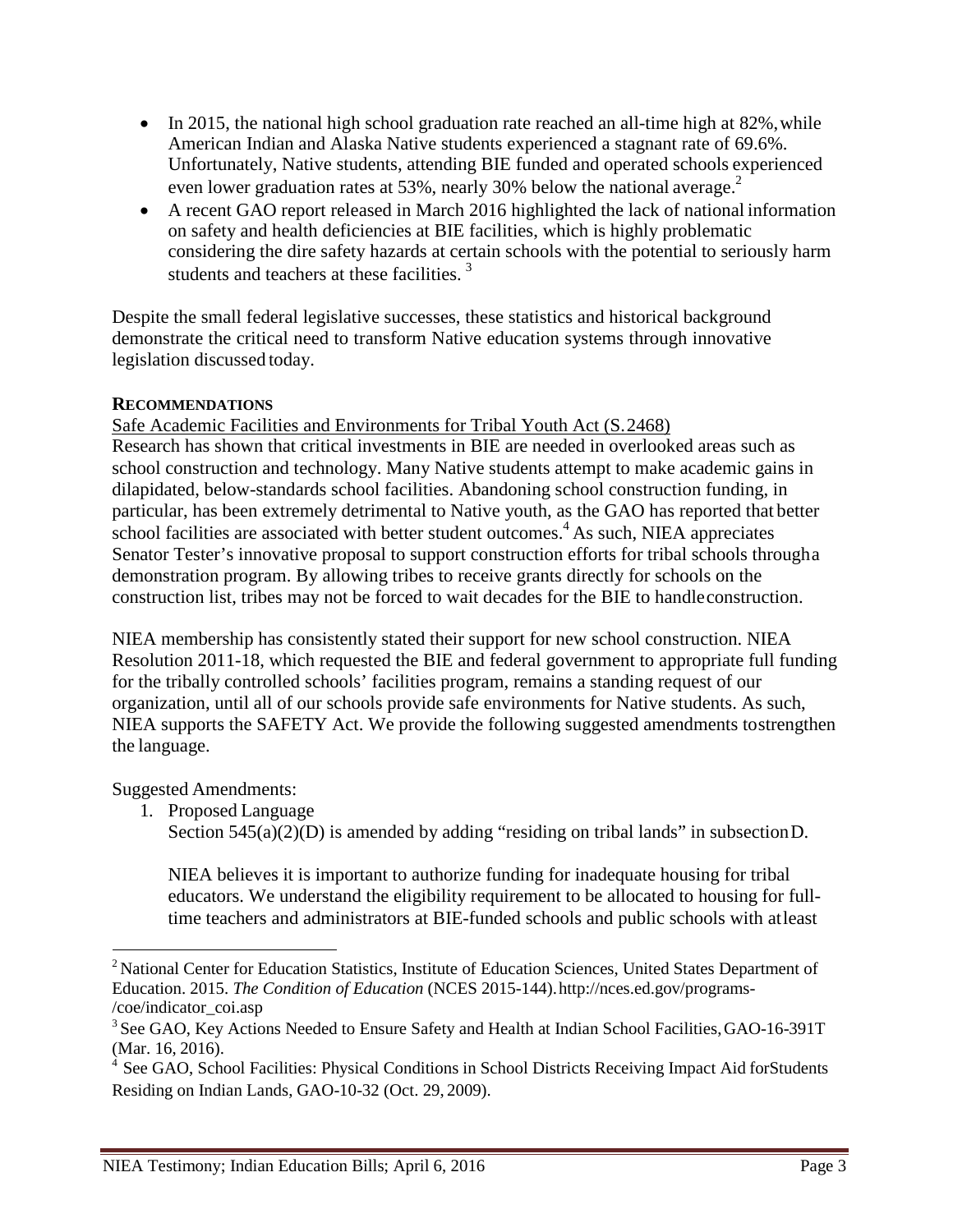25 percent Indian students. However, given the disparate need on reservation and tribal lands, NIEA recommends prioritizing funding to these schools and then expanding this opportunity to schools residing on non-tribal lands.

2. Proposed Language

Section  $3(5)(B)$  that the Indian tribe shall be required to contribute towards the cost of the construction a tribal share equal to at least 25 percent of the cost; is amended by deleting it entirely.

Not all tribes have the capacity or funding to invest in construction. Given the trust responsibility the U.S. government has with tribal nations, providing construction costs to repair facilities is an obligation that has yet to be fulfilled. As such, tribes should not be required to contribute 25 percent of these costs.

Lastly, since there is no source of funding identified for these grants, NIEA reiterates its FY 2017 budget request to Congress to fully appropriate construction costs. In addition, werequest that the Committee urge the Department of Interior to release the school construction list immediately in order to move forward.

Tribal Early Childhood, Education, and Related Services Integration Act (S.2304) Research supports that integrated, comprehensive, and culturally appropriate education, improves the lives and opportunities for Native youth overall. This kind of culture-based education is especiallyimportant at an early age. As such, NIEA appreciates Senator Tester's bill to provide for a new demonstration program which aims to coordinate different kinds of early childhood and education services provided to tribes and tribal communities. The emphasis on community engagement and "family-based" education programs is vital to supporting our children and our communities.

Several NIEA resolutions (2013-13, 2013-12, 2013-09) support incorporating language and culture into a student's education. As such, we support Senator Tester's bill to provide greater coordination amongst various early childhood programs and services. We provide the following suggestions to strengthen the language.

Suggested Revisions:

- 1. Consolidation of funds should not result in any decrease to other Indian Head Start programs. The few early learning services provided to Native children have limited resources. This piece of legislation has not allocated new funding for the demonstration program, as such, there is the potential that there may be a decrease in funding from existing Indian Head Start programs.
- 2. The importance of removing supplement and not supplant restriction is crucial forNative communities that would like to take advantage of the proposed program. Section  $805A(c)(5)(B)(ii)$  prevents the Secretary from waiving "any specific statutory" requirement for recipients of Federal funding related to … the use of Federal funds to supplement, and not supplant, non-Federal funds." Indian Head Start programs oftenhave difficulty meeting non- Federal share requirements due to the nature of tribal funding and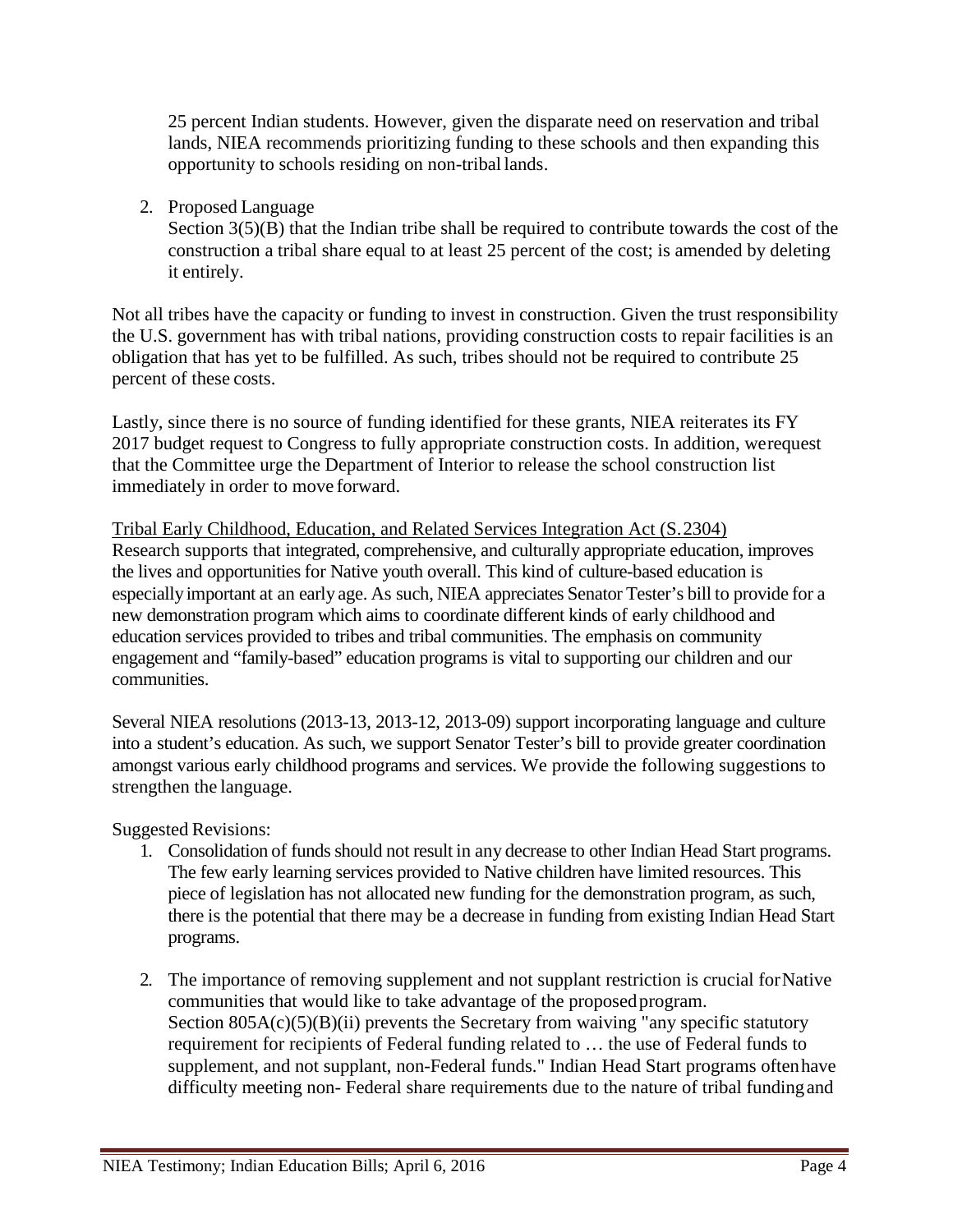the types of contributions that can be counted toward the non-Federal share of funds. This restriction will make it difficult to ensure optimal success of any tribal early childhood demonstration program.

### Reforming American Indian Standards of Education Act (S.2580)

NIEA continues to urge for transparency in the design and execution of the BIE reorganization specifically as it relates to the explicit incorporation of tribal participation, including school leadership. We have submitted a letter in support of the BIE's reorganization with guidance accordingly. NIEA understands the RAISE Act as the next natural step in BIE's current reform. Our membership supports the BIE reorganization as long as sufficient congressional oversightis provided throughout the process as highlighted in Resolution 2014-11.

The benefits of the proposed Indian Education Agency include the opportunity for the BIE to establish its own budget and work for appropriations towards that budget. Currently, BIE's budget requests must go through the Bureau of Indian Affairs – this process often dilutes education requests. BIE's autonomy to function within its own jurisdiction will enable the agency to better meet the needs of Native students attending BIE schools. NIEA's membership has voiced the need for this through Resolution 2014-17, which requests the establishment of a BIE Tribal Task Force comprised of tribal leaders and federal agency representatives to study the funding constraints BIE schools experience as well as investigate appropriate measures to be taken in order to address such concerns culminated into a finalreport.

As you all know, the BIE reorganization has been predominantly focused on administration in Washington, DC and not as much on the students who will be most affected. Identifyingsolutions to best support our students locally is a priority that NIEA has and is looking forward to working with this Committee to further develop solutions that serve them best. In the meantime, we also have the following questions regarding the RAISE Act:

- 1. How will tribal input, including school leadership be incorporated?
- 2. What funding levels will be needed to make this move? And will these requests benew monies?
- 3. How will the RAISE Act align with the current BIEreorganization?

Lastly, while the Committee is considering the RAISE Act, NIEA acknowledges that a progressive first step in this process is the elevation of the BIE Director position from a career to a political appointee. This legislation is an opportunity to take a step forward in this direction along with building from Congress' focus on Indian education. We look forward to hearing from tribes and tribal schools regarding this change.

## Native American Education Opportunity Act (S. 2711)

NIEA thanks Senator McCain for putting forth legislation that would include students attending BIE schools to have an alternative educational option in Arizona. However, currently NIEAdoes not have a resolution specific for this proposition. As such, we would like to highlight some of our initial concerns and expect to continue this conversation about the implications of the Native American Education Opportunity Act with a focus on what is best for ourstudents.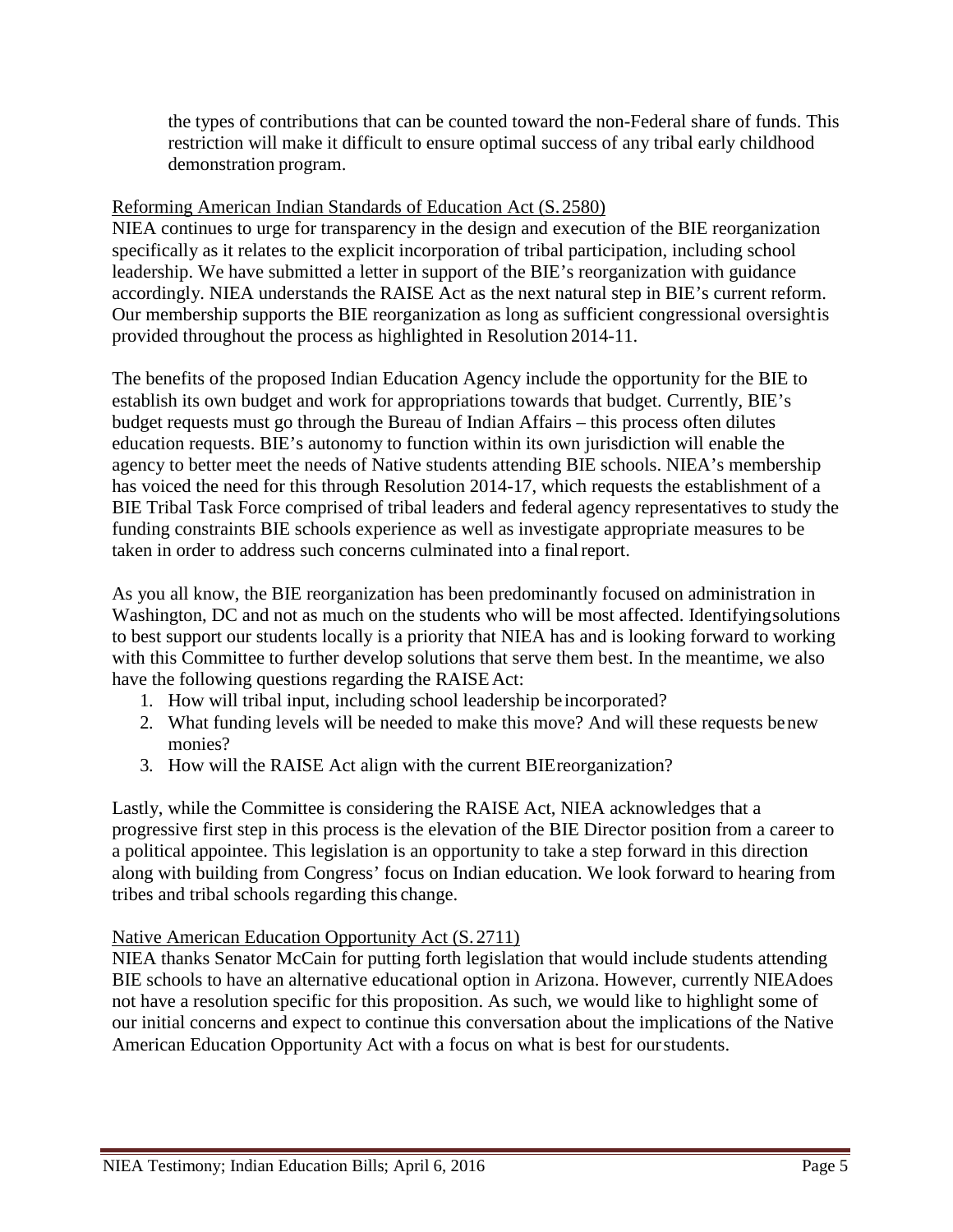Under the Arizona-Empowerment Scholarship Accounts (ESA), parents receive a debit card for a variety of education expenses, including private school tuition, online school expenses, textbooks and tutoring from public school funding. The average annual base-funding amountper student ranges from \$4,600 to \$5,400 for students in  $1<sup>st</sup>$  through  $12<sup>th</sup>$  grades. This bill will repurpose funds appropriated to BIE schools as formula funding, and require those be put towards ESAs that can be used by eligible students' parents to pay for schooling elsewhere. In other words, up to 90% of the \$15,000 per pupil expenditure for students attending BIE-funded schools would leave the BIE system.

NIEA has three main concerns with this bill:

- 1. Protecting Self-Determination.
	- Both Congress and this Committee have shown tremendous bi-partisan support for increasing and promoting tribal sovereignty in Native education systems. Through the ongoing support of immersion programs, the newly authorized consultation requirements of state education agencies, and the commitment this Committee has shown in supporting tribally controlled schools, universities, and colleges, Congress and the Administration have taken critical steps to supporting tribal autonomy. This particular bill seems to take a step in the opposite direction. This bill will not only take funding away from BIE operated schools but from schools directly operated by the tribes. In addition, the schools that that will now be eligible to receive tribal education dollars, are not required to consult with tribes or ensure that Native students are receiving an education grounded in their culture or ways of knowing. Considering this Committee's support for a tribally driven education, this bill seems to work against a tribal school model that serves our students well.
- 2. Potential Negative Effects on BIE Infrastructure.

We are concerned this piece of legislation will not only affect the students who decide to take advantage of the ESA program, but it will also negatively affect the whole BIE infrastructure. There are several reasons as to why the cost of educating a student attending a BIE-funded school is much higher than the average per pupil expenditure of students attending public schools. The \$15,000 amount is not a direct educational service cost only; it encompasses a great deal including transportation, residential fees for students living in BIE dormitories year round, fire services, and so much more. If BIE students leave to attend non-BIE schools, then those who remain at BIE schools will experience exacerbated educational disparities.

3. Academic Performance.

Another concern NIEA has with this legislation is the academic comparison between students attending BIE-funded schools and those attending schools elsewhere. Research shows the school performance of Native students, particularly in Arizona and Nevada, has improved when they receive tribally driven education. With the increase of testscores and proficiency in an environment that is most natural to Native students, a continued investment in supporting community driven initiatives and schools iswarranted.